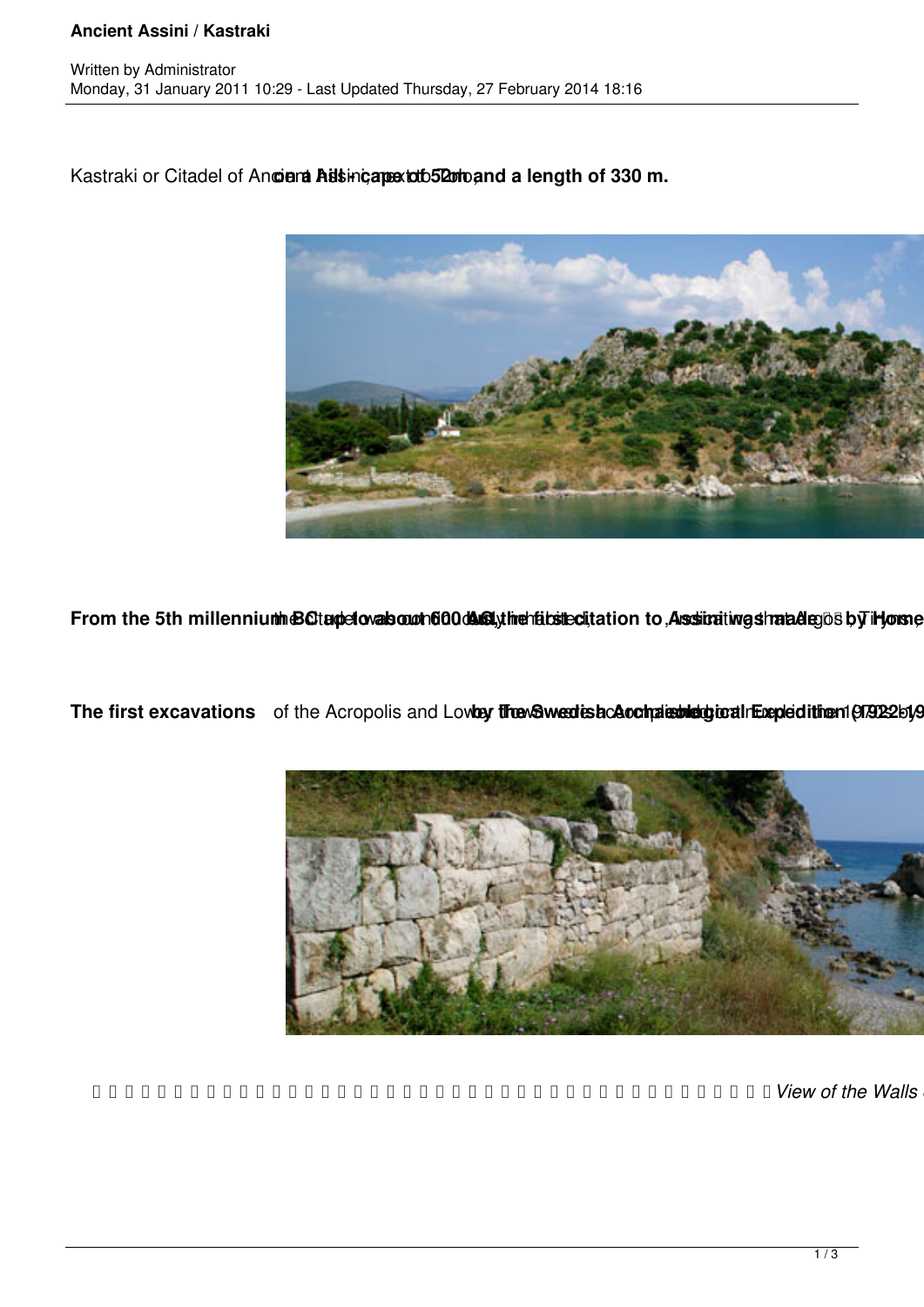## **Ancient Assini / Kastraki**

The construction of surviving the Acropolis valley dated possible 0.0 Ling of Manuel



 *View of fortification construction of Italians*

The life cycle of the AcrobilisBartimenty'interwoven with the surrounding wirindramas a batige Mycelin theat

The Late Geometric pediodelfopungdi(atte cettualty BG) Assinde to antistion the neloponnese. During the